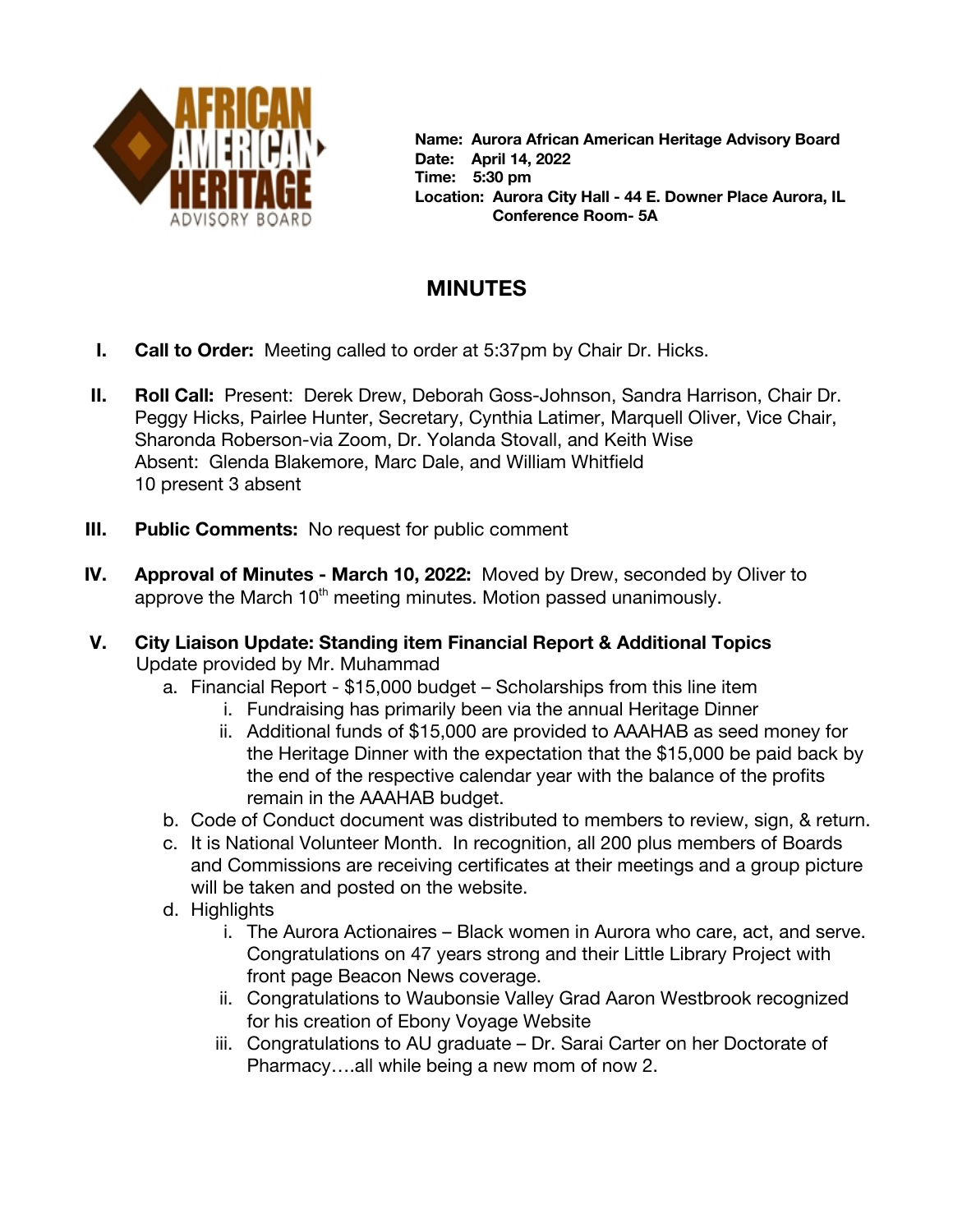- iv. Congratulations to Aurora Police Department Liz Robinson Chan on her promotion to Commander. The highest-ranking Black female on the force and second in command to Chief Keith Cross.
- v. Congratulations to West Aurora Grad Camron Donatlan who was recognized Tuesday at City Council, for his NJCAA Division II National Championship title.
- vi. Board member Drew announced that Mike Neil, Jr. won a Grammy in the Jazz category.

## **VI. Member Compliance Requirement - Open Meetings Act Training Status**

City Liaison Director Muhammad reported 5/13 members have submitted documentation of OMA training completion. The website has not been functioning properly and members have had difficulty logging on. Mr. Muhammad was notified that as of today the website is functioning.

#### **VII. Old Business**

### **a. Review Vision & Mission Statement**

A copy of the mission statement was provided for review. Chair Dr. Hicks asked that members be prepared to finalize at the May meeting. Moved by Goss-Johnson Seconded by Drew to move this agenda item to May. Motion passed unanimously. There was a request to review the mission and act on it today. Chair Dr. Hicks responded that we should move forward as the motion passed

### **b. AAAHAB Goals and Objectives**

Chair Dr. Hicks provided members with their brainstorming items from the March meeting and broke members into groups. Each small group reviewed a section, categorized and reported out their categories. Chair Dr. Hicks will bring back to the board in April for review.

There was a request to review the Mission Statement and act on it today as that is important to inform the goals and objectives. Chair Dr. Hicks responded that we are just organizing these items now to be decided in May and that we would move forward in May with Mission Statement as per the prior passed motion. Requester withdrew request due to point of order.

There was discussion about the specific role of the AAHAB Board.

- **c. Determine Committees -** Tied to agenda item VII.b., will discuss next meeting.
- **VIII. Future Activities and Calendar -** Tied to agenda item VII.b., will discuss next meeting.
- **IX. New Business –** No new business items

### **X. For the Good of the Board**

 a. There was a request for the Board to utilize technology to stay more engaged and communicate between meetings. It was clarified that would be in violation of the Open Meetings Act.